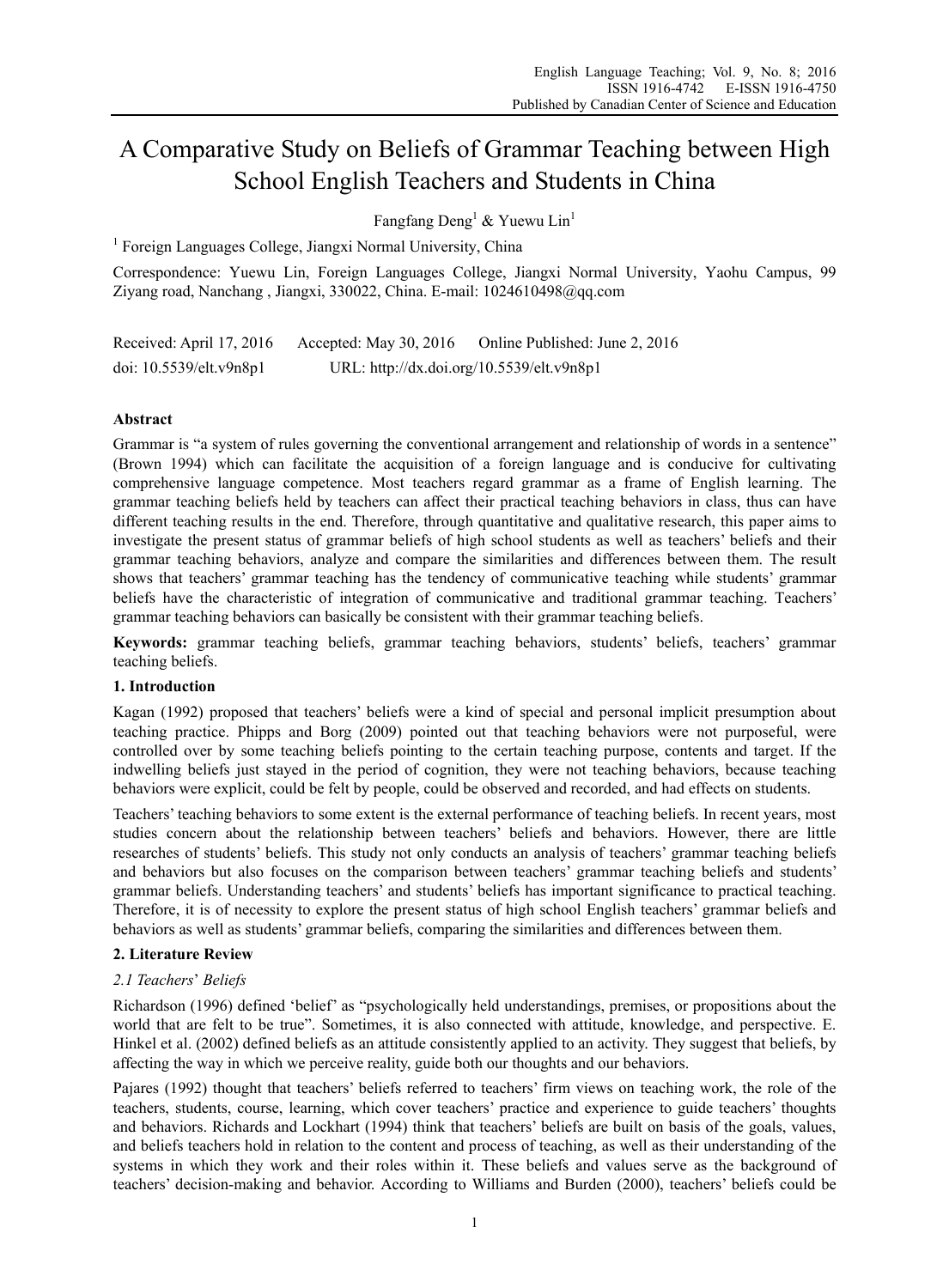roughly divided into teachers' beliefs in learning, teachers' beliefs in students and teachers' beliefs in themselves.

The definition of teachers' beliefs brought out by Michael Borg in 2003 has been universally acknowledged by researchers in foreign language study that teachers' beliefs, a term usually used to refer to teachers' pedagogic beliefs, or those beliefs of relevance to an individual's teaching", such as views of language, learning and teaching beliefs, curriculum perspective, and views on learners and teachers.

According the definitions of above, it can be seen that most researchers had noticed that teachers' beliefs have impact on their practical teaching. Abroad, there are a number of the studies on teaching beliefs and teaching behaviors. But it is difficult for all the researchers to hold a consistent opinion on the relationship between teaching beliefs and teaching behaviors. Pajares (1992) believed teachers' beliefs affected teaching behaviors more than teachers' knowledge. Burns (1992) also supported teachers' beliefs and teaching behaviors were consistent, teaching beliefs guided teaching behaviors. Teachers' thought and behaviors in class were guided by teaching beliefs.

### *2.2 Grammar Teaching Beliefs and Relevant Studies*

Grammar teaching beliefs means a system of guiding principles that teachers regard as reflecting the phenomenon in the process of language teaching practice, including their beliefs, feelings, and understandings about the roles of teachers and students in class, grammar teaching objectives, grammar teaching content, grammar teaching methods, grammar teaching evaluation and so on.

Research made by Macrory (2000) investigated the development of pre-service foreign language teachers' grammar teaching beliefs. Results indicated that more games should be made to arouse students' interest in grammar teaching, and grammar teaching can not be separated from the context. Burgess and Etherington (2002) have studied some teachers' grammar teaching beliefs of England through questionnaire. The result shows that most of the teachers had a positive attitude towards grammar teaching and a deeper understanding of grammar teaching. What's more, the teachers thought that learning grammar was beneficial to students to improve their communicative competence.

Andrews (2003) investigated 170 senior high school English teachers of Hong Kong on grammar teaching beliefs. Data from the investigation indicated those teachers' grammar teaching beliefs neither conservative nor radical. Based on Andrews, Gao Qiang's (2008) doctoral dissertation named "Grammar Teaching from the Perspective of Teacher Cognition" made a survey on Chinese EFL teachers and non-English majors. The result showed that not only the teachers accept the general principles of communicative language teaching, but they also integrated traditional ways of grammar teaching. It was also concluded that participants' beliefs about grammar teaching were related to their practical teaching behaviors. However, there were also significant differences between the two. Ji Lixia and Zheng Bin's (2009) conducted a study on the comparison of grammar teaching cognition between teachers and students. The results showed that there were discrepancies between them and students are apt to traditional grammar teaching. Li Yan (2011) of Shangdong Normal University investigated relationship between senior English teachers' grammar teaching beliefs and their teaching practices by quantitative researches and interview. The data from the investigation showed that senior English teachers' grammar teaching beliefs had a great effect on their grammar teaching practice and there was also consistency and inconsistency between them.

# **3. Methodology**

### *3.1 Research Questions*

The present study intends to explore the answer to the following questions:

(1) What is the general picture of high school English teachers' and students' beliefs on the grammar teaching?

(2) What are the differences and similarities between high school English teachers' and students' perceptions toward grammar teaching?

(3) Do high school English teachers' actual grammar teaching behaviors match their beliefs? To what degree?

#### *3.2 Subjects*

The samples for grammar teaching beliefs and behaviors of teachers and students' grammar beliefs survey consist of 35 English teachers and 400 students which are from the NO.2 middle school of RuiChang in JiangXi province. Among these 400 students survey, 384 effective questionnaires are collected, including 274 students (71.35%) from the first grade and 110 (28.65%) students from the second grades. Among 35 English teachers subjects, there are 6 male (17.2%) and 29 female (82.8%). After the questionnaire, 4 English teachers from different ages will be selected to join in interview in order to further analyze their grammar teaching beliefs and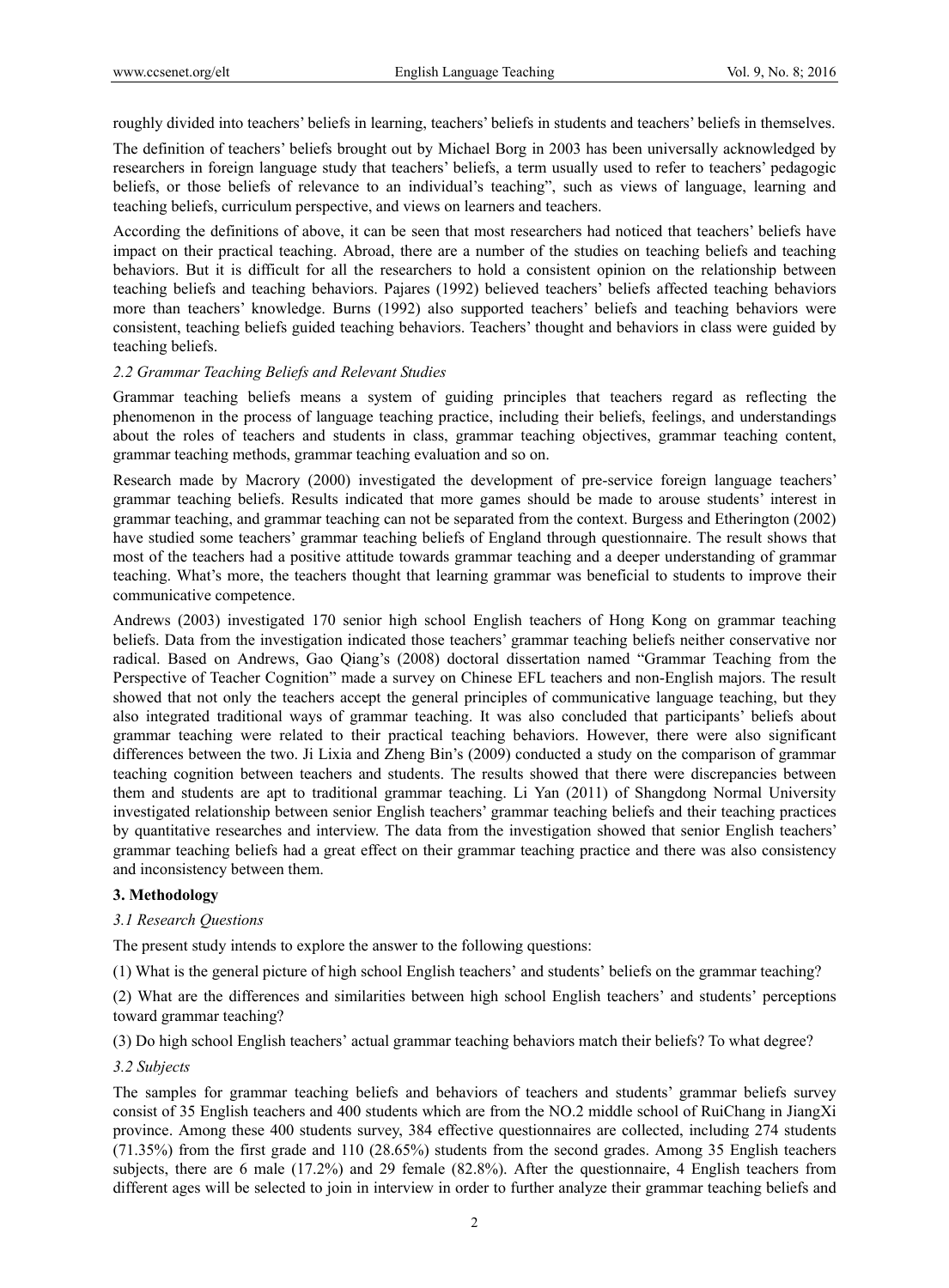### behaviors.

### *3.3 Instruments*

This study combines the quantitative and the qualitative methodology which involves three questionnaires and one interview.

## 3.3.1 Questionnaires

There are three questionnaires including teachers' grammar teaching beliefs questionnaire, teachers' grammar teaching behaviors questionnaire and students' grammar beliefs questionnaire. All these three questionnaires are based on Andrews' framework (Andrews, 2003) and after appropriate adjustments adapted for researching the current situation of high school' grammar teaching in China.

All questionnaires can be divided into two parts. Part 1 is used to know the basic background information of subjects, including ages, genders and teaching experience. Part 2 is the specific survey of teachers' grammar teaching beliefs, teachers' grammar teaching behaviors and students' grammar beliefs, which including 30 multiple choices. According to Andrews (2003), grammar teaching beliefs can be tested from 6 dimensions called (1) Form-focused approach to the teaching and learning of English grammar covering item 1, 7, 9, 18, 20, 23; (2) Meaning-focused approach to the teaching and learning English including item 4, 6, 11, 14, 16; (3) Inductive learner-centered approach to teaching grammar covering item 13, 21, 26, 27; (4) Deductive approach to the teaching and learning of grammar including item 3, 5, 8, 10, 15, 19; (5) Drilling involving item 2, 22, 24, 28, 29, 30; (6) Metalanguage covering item 12, 17, 25.

## 3.3.2 Interview

In order to further investigate teachers' grammar teaching beliefs and behaviors, 4 teachers from different age groups will be interviewed. The interview questions are as follows:

(1) Do you think grammar teaching in high school is necessary? What is the purpose of grammar teaching?

(2) In the course of teaching, which way do you take for grammar teaching? Are there any differences between your beliefs and practical teaching of grammar?

(3) Do you have any suggestions for the current situation of grammar teaching?

#### *3.4 Data Collection and Analysis*

Data collected from the teachers' grammar teaching beliefs questionnaires, teachers' grammar teaching behaviors questionnaires and students' grammar beliefs questionnaires are analyzed by SPSS17.0

### **4. Results and Discussion of the Research**

#### *4.1 General Picture of Grammar Teaching Beliefs of Teachers and Students*

In this part two variables will be described, including teachers' grammar teaching beliefs and students' grammar beliefs. All the items of questionnaires will be measured by five-point Likert scale. The highest point of each item is 5 and the lowest is 1. If the average point on meaning-focused approach and inductive learner-centered approach is higher than 3, it indicates that subjects' grammar teaching beliefs have the tendency of communicative teaching. If the average point on form-focused approach and deductive learner-centered approach is higher than 3, it proves that subjects' grammar teaching beliefs are more traditional. If the average point of drilling is higher than 3, which means participants are more willing to accept traditional activities such as pattern drilling exercises. Speaking of metalanguage, the higher the score, the more necessary the participants believe to use metalanguage in grammar teaching.

4.1.1 Descriptive Statistics of Teachers' Grammar Teaching Beliefs

According to the analysis of 35 teachers' beliefs questionnaires, the statistics for teachers' grammar teaching beliefs are presented in Table 1.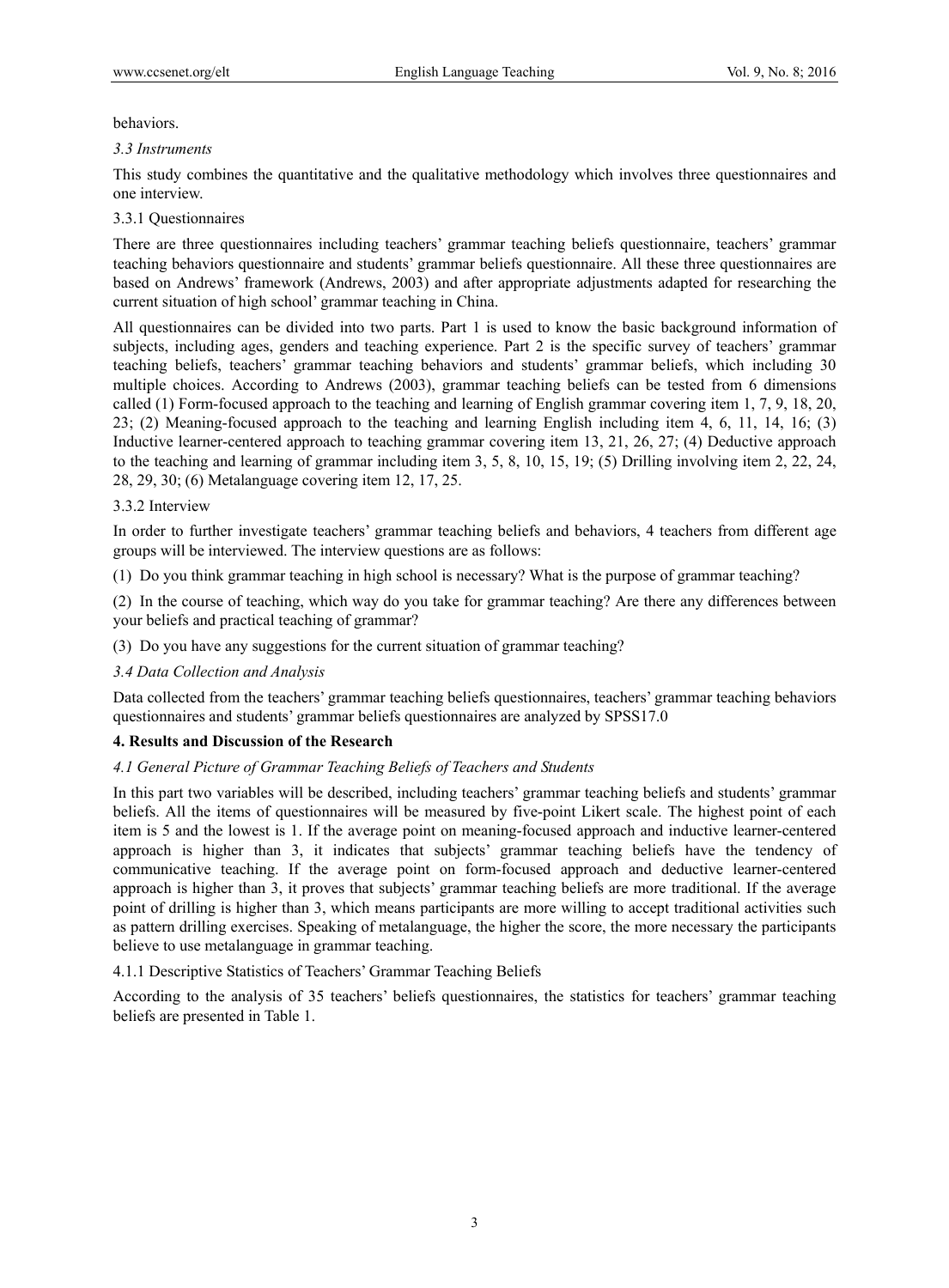|                 | Form-focused | Meaning-focused |      | Inductive Deductive Drilling |      | Metalanguage |
|-----------------|--------------|-----------------|------|------------------------------|------|--------------|
| Number of Items | h            |                 |      |                              |      |              |
| Std. Deviation  | 0.49         | 0.51            | 0.3  | 0.44                         | 0.38 | 0.55         |
| Mean            | 2.95         | 3.87            | 3.61 | 3.18                         | 3.65 | 3.74         |

|  |  |  |  |  |  | Table 1. Descriptive statistics of teachers' grammar teaching beliefs |
|--|--|--|--|--|--|-----------------------------------------------------------------------|
|--|--|--|--|--|--|-----------------------------------------------------------------------|

According to Table 1, it can be seen that all the means are higher than 3.00 except Form-focused category. The mean of Meaning-focused category reaches the highest (3.87) while the mean of Form-focused is the lowest (2.95). The second and third high mean scores are Metalanguage and Drilling respectively 3.74 and 3.65, followed by Inductive (mean=3.61) and Deductive (mean=3.18).

From the statistics above, it is obvious that the Meaning-focused category is more acceptable than Formed-focused category (3.87 >2.95), in other words, teachers believe that language teaching should focus more on language meaning instead of language form. In addition, the mean of Inductive category (3.61) is higher than the mean of Deductive category, which is 3.18. It demonstrates that teachers think inductive teaching is more effective than deductive teaching. What's more, the means of Drilling  $(3.65)$  and the Metalanguage  $(3.74)$ are both high, which indicates that most teachers think traditional activities such as drilling exercises and professional grammar items are important for grammar teaching.

With the issue of the new national English Curriculum, more teachers emphasize the importance of communication and focus more on meaning of language. Inductive teaching method is student-centered and teachers only act as instructors. Instead receiving grammar rules passively, students can actively find and summarize rules by themselves, which is more effective for them. All these may account for the result above. Drilling can provide students with concrete situation which is much easier for students to understand and metalanguag can help students have a comprehensive understanding of the grammar system. That's why teachers think highly of drilling and metalanguage.

4.1.2 Descriptive Statistics of Students' Grammar Beliefs

In order to find out the differences between teachers' and students' grammar beliefs, it is necessary to know students' views on grammar. The questionnaires for students are similar to teachers'. The amount of effective questionnaires for students is 384. The statistic of students' grammar beliefs are listed in Table 2:

|                   | Form-focused | Meaning-focused Inductive |      | Deductive | Drilling | Metalanguage |
|-------------------|--------------|---------------------------|------|-----------|----------|--------------|
| Number of Items 6 |              |                           |      |           |          |              |
| Std. Deviation    | 0.47         | 0.51                      | 0.38 | 0.46      | 0.43     | 0.57         |
| Mean              | 3.29         | 3.63                      | 3.56 | 3.46      | 3.53     | 3.88         |

| Table 2. Descriptive statistics of students' grammar beliefs |  |  |
|--------------------------------------------------------------|--|--|
|                                                              |  |  |

Table 2 shows that the means of all categories are above 3, which demonstrates the integration of communicative and traditional grammar beliefs of students, but there are still some differences among them. The top three categories are Metalanguage (mean=3.88), Meaning-focused (mean=3.63) and Inductive (mean=3.56). The other three are Drilling (3.53), Deductive (3.46) and Form-focused (3.29).

The mean of Metalanguage reaches the highest (3.88). There is no doubt that most students believe professional grammar items can help them understand grammar rules better. In addition, the mean score of students on Metalanguage (3.88) is higher than the mean of teachers' (3.74) (see Table 1). It shows that students' expectation for Metalanguage is much higher than teachers.

Speaking of Form-focused category and Meaning-focused category, the mean score of Meaning-focused ranks the second highest (3.63) while the Form-focused ranks the lowest (3.29). Just like teachers, students also prefer the meaning of language instead of forms. However, students also accept the importance of language forms for the mean score of Form-focused category is above 3. This may be caused by the exam-oriented education in China. Mastering correct language forms can make students get high marks in exams.

On Deductive and Inductive categories, only a slight difference lies between them. The mean score of Inductive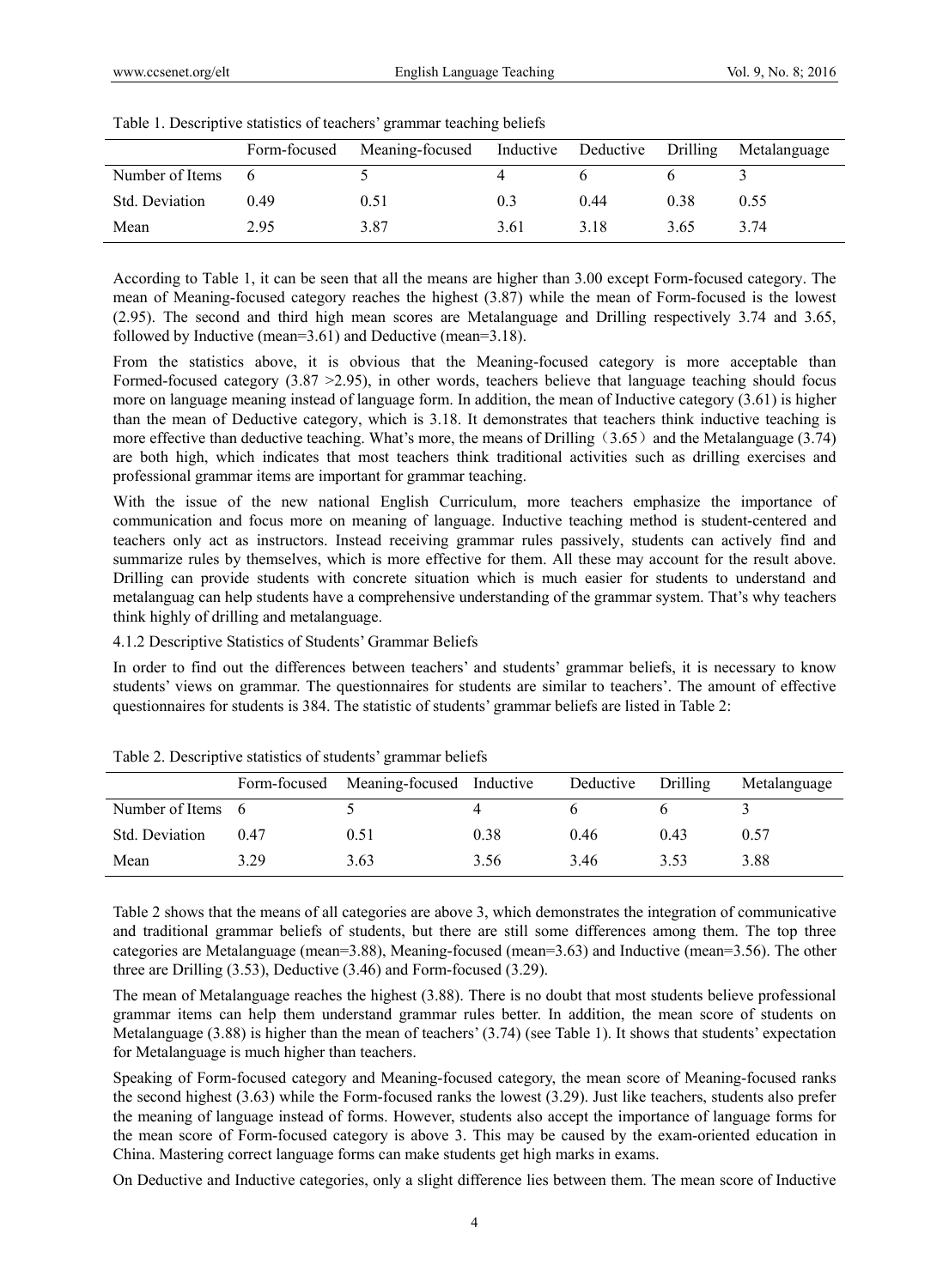is 3.56 while the Deductive is 3.46, which means inductive teaching and deductive teaching are both acceptable to students. In addition, the mean of students on Drilling is 3.53, which indicates that students also think it is necessary to practice grammar rules in pattern drillings, because proper sentences can provide specific context and thus help students better understand the grammar rules.

*4.2 Comparison between Teachers' Grammar Teaching Beliefs and Students' Grammar Teaching Beliefs* 

Based on the means of Table 1 and Table 2, we found that there are differences between teachers' and students' grammar beliefs on Form-focused, Meaning-focused and Deductive categories. Compared to teachers' grammar beliefs, students' grammar beliefs are more traditional. In order to explore the similarities and differences between teachers' and students' grammar beliefs, independent sample test was employed in this study. The results are listed in Table 3:

|                 |                  | t-test for Equality of Means |          |        |                |            |            |                 |                |  |
|-----------------|------------------|------------------------------|----------|--------|----------------|------------|------------|-----------------|----------------|--|
|                 |                  |                              |          |        |                |            |            |                 | 95% Confidence |  |
|                 | $\boldsymbol{F}$ | Sig.                         | t        | df     | Sig.(2-tailed) | Mean       | Std.Errot  | Interval of the |                |  |
|                 |                  |                              |          |        |                | Difference | Difference | Difference      |                |  |
|                 |                  |                              |          |        |                |            |            | Lower           | Upper          |  |
| Form-focused    | .229             | .633                         | 4.099    | 417    | .000           | .33884     | .08267     | .17633          | .50135         |  |
|                 |                  |                              | 3.959    | 39.918 | .000           | .33884     | .08559     | .16584          | .51183         |  |
| Meaning-focused | .038             | .846                         | $-2.715$ | 417    | .007           | $-.24357$  | .08972     | $-41993$        | $-.06721$      |  |
|                 |                  |                              | $-2.690$ | 40.307 | .010           | $-.24357$  | .09054     | $-42651$        | $-.06063$      |  |
| Inductive       | .904             | .342                         | $-.838$  | 417    | .403           | $-.05569$  | .06647     | $-18635$        | .07497         |  |
|                 |                  |                              | $-1.027$ | 44.803 | .310           | $-.05569$  | .05420     | $-.16488$       | .05350         |  |
| Deductive       | .263             | .608                         | 3.431    | 417    | .001           | $-.27955$  | .08147     | .11941          | .43970         |  |
|                 |                  |                              | 3.611    | 41.328 | .001           | $-.27955$  | .07741     | .12325          | .43585         |  |
| Drilling        | 2.580            | .109                         | $-1.633$ | 417    | .103           | $-12245$   | .07497     | $-0.26982$      | .02493         |  |
|                 |                  |                              | $-1.792$ | 42.137 | .080           | $-12245$   | .06833     | $-.26031$       | .01543         |  |
| Metalanguage    | .270             | .870                         | 1.352    | 417    | .177           | .13648     | .10095     | $-.06196$       | .33492         |  |
|                 |                  |                              | 1.389    | 40.905 | .172           | .13648     | .09823     | $-.06190$       | .33487         |  |
|                 |                  |                              |          |        |                |            |            |                 |                |  |

Table 3. Independent sample test between teachers' and students' beliefs on grammar teaching

Table 3 displays the result of the independent sample test between teachers' and students' beliefs on grammar teaching. We can see from the table that the sig. (2-tailed) values of Form-focused, Meaning-focused and Deductive are respectively 0.000, 0.007 and 0.001 (all less than 0.005). It reveals that there exists significant difference on Form-focused, Meaning-focused and Deductive categories between teachers and students. From the perspective of Form-focused and Meaning-focused categories, students' grammar beliefs are more traditional than teachers'. From the point of Deductive category, students prefer deductive teaching method. In terms of Inductive, Drilling and Metalanguage, there is no difference between them  $(p=0.403, 0.103, 0.177 \ge 0.05)$ .

There are two main reasons for this result. One of the reasons is that with the reform of English teaching and examination in China in recent years, English teaching pays much more attention to students' communicative competence. Teachers will be influenced by new curriculum standard and teaching syllabus during their teaching process. Their teaching perceptions are slowly changing from traditional teaching to communicative teaching. However, students have long been affected by the traditional Chinese examination system and most of them pursue high scores. In high school stage, students don't have much opportunity to practice their communication skills so they don' realize the importance of communicative competence. As a result, their grammar beliefs are more traditional since traditional English teaching put much focus on language forms instead of meaning.

The other is that because of many years of learning, students are accustomed to the direct explanation of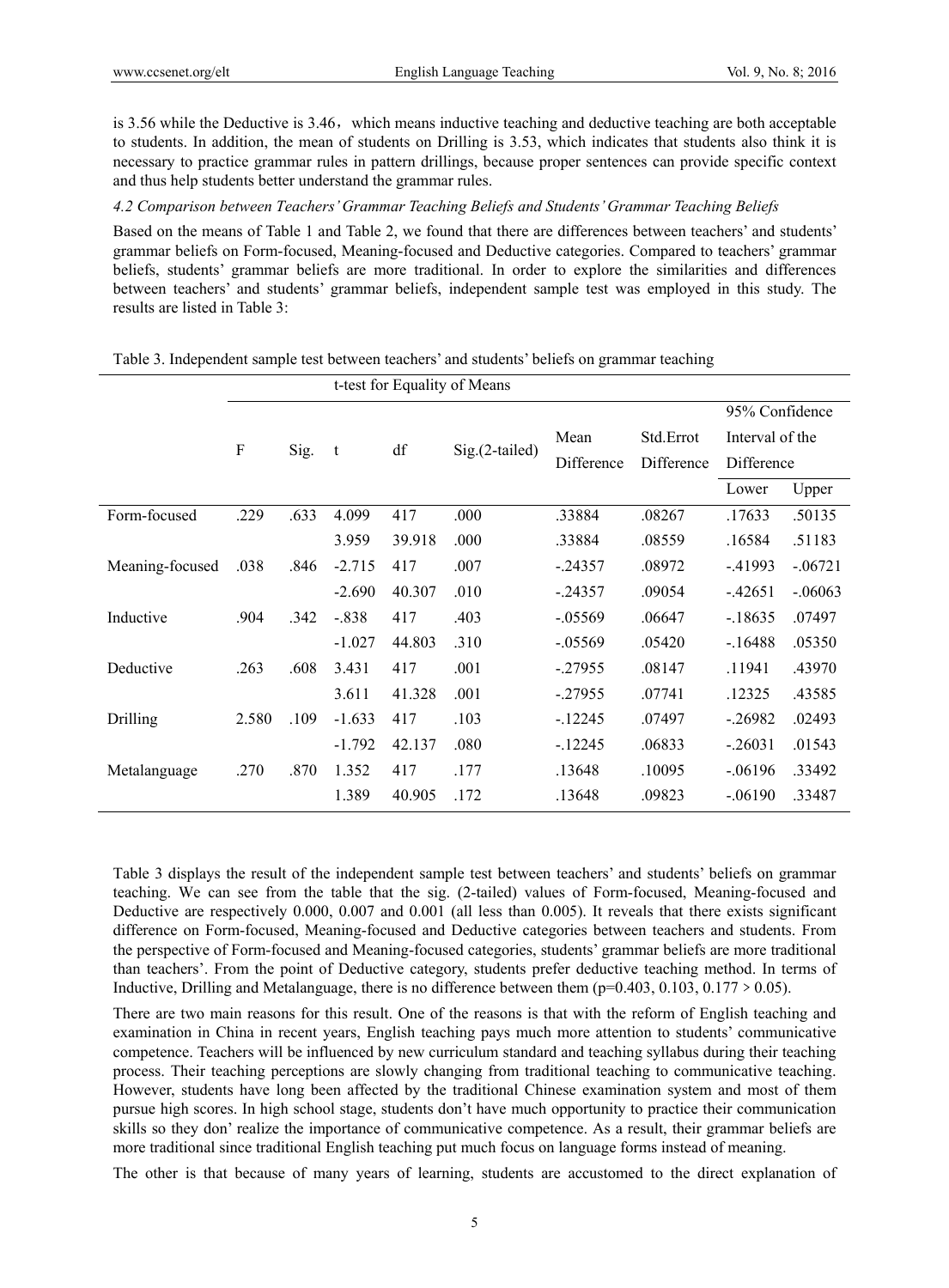grammar rules by teachers. Deductive teaching is teacher-centered in which students only need to remember the rules of grammar and practice them in exercise after class, which doesn't need any more brainwork. If teachers apply inductive teaching for grammar, students will have to summarize the grammar rules by themselves, which is hard for them. What's more, they don't want teachers to consolidate their grammar by giving out many drills which makes them feel dull. That's why there exists significant difference on Form-focused, Meaning-focused and Deductive categories between teachers' grammar beliefs and students' grammar beliefs.

#### *4.3 Comparison between Teachers' Grammar Teaching Beliefs and Grammar Teaching Behaviors*

4.3.1 Descriptive statistics of teachers' grammar teaching behaviors

In order to explore the relationship between teachers' grammar teaching beliefs and their behaviors, it is necessary to find out the characteristic of their grammar teaching behaviors. The teachers' grammar teaching behaviors questionnaires are adapted from the grammar teaching beliefs questionnaires, so the statement of each item in grammar teaching behaviors questionnaires is correspondent to the statement in grammar teaching beliefs questionnaires. There are also 34 questionnaires in total. The statistics of teachers' grammar teaching behaviors are as follows:

|  | Table 4. Descriptive statistics of teachers' grammar teaching behaviors |  |  |
|--|-------------------------------------------------------------------------|--|--|
|  |                                                                         |  |  |

|                   | Form-focused | Meaning-focused Inductive |      | Deductive | Drilling | Metalanguage |
|-------------------|--------------|---------------------------|------|-----------|----------|--------------|
| Number of Items 6 |              |                           |      |           |          |              |
| Std. Deviation    | 0.57         | 0.47                      | 0.41 | 0.48      | 0.43     | 0.70         |
| Mean              | 2.84         | 3.89                      | 3.49 | 3.59      | 3.41     | 3.65         |

Obviously, in Table 4, the mean score of Meaning-focused category is much higher than the mean score of Form-focused (3.89>2.84), which indicates that the participants' grammar teaching beliefs are more preferred to communicative ways. They put much attention to the meaning of language during their teaching. It is not difficult to find that mean scores of Meaning-focused both in Table 1 and Table 4 are higher than the mean score of Form-focused, which indicates that teachers' practical behaviors of grammar teaching is consistent with their beliefs in terms of Meaning focused and Form-focused. In other words, participant teachers' behaviors are influenced by the beliefs they hold and their beliefs have a guiding role in their behaviors.

However, Table 4 tells that the mean of Inductive (3.49) is lower than the mean of Deductive (3.59) while Table 1 shows that Inductive (3.61) is higher than Deductive (3.18). It demonstrates that although most teachers believe grammar teaching should adopt inductive ways, in practical teaching, they prefer deductive ways. There are many possible reasons for this result. One could be the limited time. Deductive teaching is much more time saving because teachers will impart the grammar rules to students directly. Students only need to practice it after class. The other could be the limitation of students' competence. It is hard for students to summarize the grammar rules by themselves. As a result, teachers are more likely to use the deductive ways in practical teaching.

In terms of Drilling, the mean in behaviors (3.41) is lower than the mean in beliefs (3.65) (see Table 1). It also indicates that though most teachers believe it is necessary to practice grammar rules in pattern drillings. In practical teaching, teachers didn't give as much opportunities for practicing grammar in sentences as they think. Similarly, the mean of Metalanguage in behaviors (3.65) is also a bit lower than the mean in Table 1 (3.74). This may also largely due to the limitation of time and students' ability. Students may feel it is hard to understand the professional grammar items.

4.3.2 Comparison between Teachers' Grammar Teaching Beliefs and Grammar Teaching Behaviors

Based on the means in Table 1 and Table 4, high school teachers' grammar teaching beliefs and behaviors both have the characteristic of communicative teaching. However, there are also differences on Deductive, Drilling and Metalanguage categories. In this part, the Paired Samples T-test was employed to further explore the relationship between teachers' grammar teaching beliefs and behaviors. The results are presented in Table 5.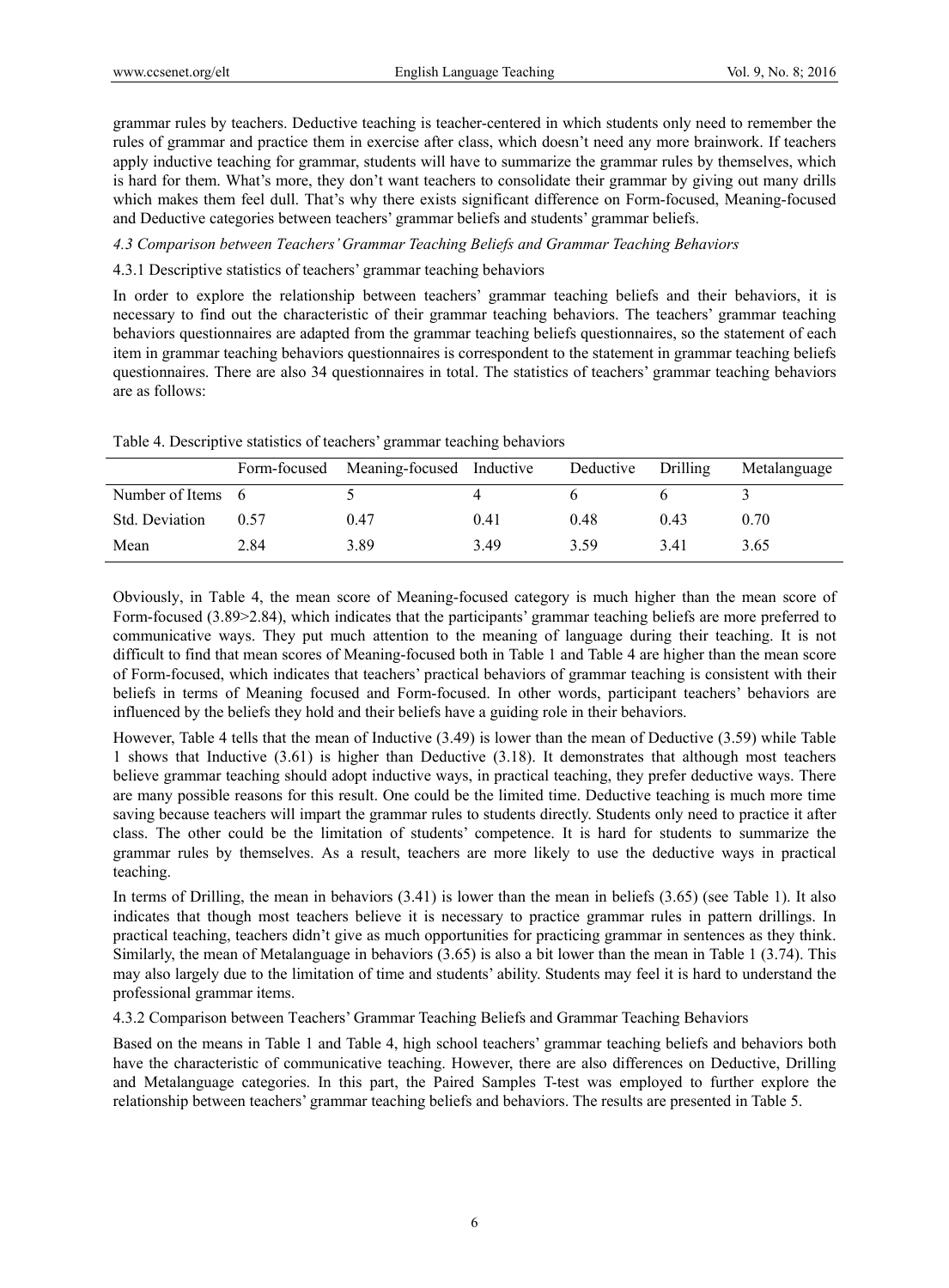|                                   | N  |       | $Sig.(2-tailed)$ |  |
|-----------------------------------|----|-------|------------------|--|
| Form-focused1-Form-focused2       | 34 | 1.310 | 0.199            |  |
| Meaning-focused1-Meaning-focused2 | 34 | 0.178 | 0.859            |  |
| Inductive1-Inductive2             | 34 | 1.910 | 0.064            |  |
| Deductive 1-Deductive 2           | 34 | 6.306 | 0.000            |  |
| Drilling1-Drilling2               | 34 | 4.260 | 0.000            |  |
| Metalanguage1-Metalanguage2       | 34 | 0.910 | 0.369            |  |

Table 5. Paired Samples T-test between teachers' grammar teaching beliefs and grammar teaching behaviors

(1 for beliefs, 2 for behaviors).

According to the Table 5, the sig. (2-tailed) value of Deductive and Drilling are 0.000 (less than 0.05), which indicates that there are significant differences between the teachers' grammar teaching beliefs and their actual teaching behaviors on Deductive and Drilling. However, the sig. (2-tailed) values of other four categories are all higher than 0.05, which means there is no difference between teachers' beliefs and behaviors among them.

This is the same result with the descriptive statistics above. It also shows that teachers' grammar teaching behaviors is basically accordant with their beliefs on Form-focused, Meaning-focused, Inductive and Metalanguage. Teachers' practical grammar teaching is accordant with the beliefs they hold. Their beliefs and behaviors both present the tendency of communicative teaching. On the other hand, high school teachers' behaviors show the significant difference with their beliefs on Deductive and Drilling. Teachers' teaching is a complicated process which influenced by both internal and external factors including teachers' views on teaching, experience, teaching environment, students and so on. Due to the influence of all these factors, it is inevitable that teachers' behaviors are accordant with their beliefs sometimes.

It can be concluded that to some extent teachers' cognition have effects on their behaviors. Teachers' teaching behaviors are explicit and they are the reflection of their inner beliefs.

#### *4.4 Interviews*

In order to further explore the present situation of English teachers' grammar teaching beliefs and their behaviors in high school as well as verify their relationship, we have selected 4 teachers from different age group to take part in the interview. Teacher A, B, C, D is 28 years old, 34 years old, 41 years old and 50 years old respectively. Their interview text can be summarized as follows:

*Q1: Do you think grammar teaching in high school is necessary? What is the purpose of grammar teaching?* 

Teacher A: *I think it is certainly necessary to learn grammar rules because the study of grammar can help students better understand the article and analyze the structure of long sentences.*

Teacher B: *When I first started teaching, the university education may have great impact on me that I thought it is enough as long as you can speak English fluently. After several years*' *work, I found grammar teaching in high school is still necessary. My personal view is that grammar teaching can improve students' reading and writing skills. Grammar teaching has great positive effects on students' reading and writing because it can help students understand long and difficult sentences easily, improve their reading speed, and provide a better framework for their writing.* 

Teacher C: *There is no doubt that grammar teaching is necessary in high school. Students will be able to segment and analyze sentences easily with the help of grammar learning. Grammar teaching can help students better understand long and difficult sentences at first and then paragraphs, finally expand to the whole passage.*

Teacher D: *Needless to say, grammar teaching is necessary in high school. Grammar teaching can provide students with systematical knowledge framework which is helpful to students to master the overall knowledge of the language.* 

For the necessity of grammar teaching, it can be seen from 4 teachers' interviews that all of them think that grammar teaching is necessary in high school and grammars play important roles in their English learning. Teacher A and C both believe that grammar teaching can help students better understand long and difficult sentences thus can better understand the whole passage. Teacher B considers that grammar teaching is beneficial to students' writing and reading skills. Teacher D think that grammar teaching can supply students with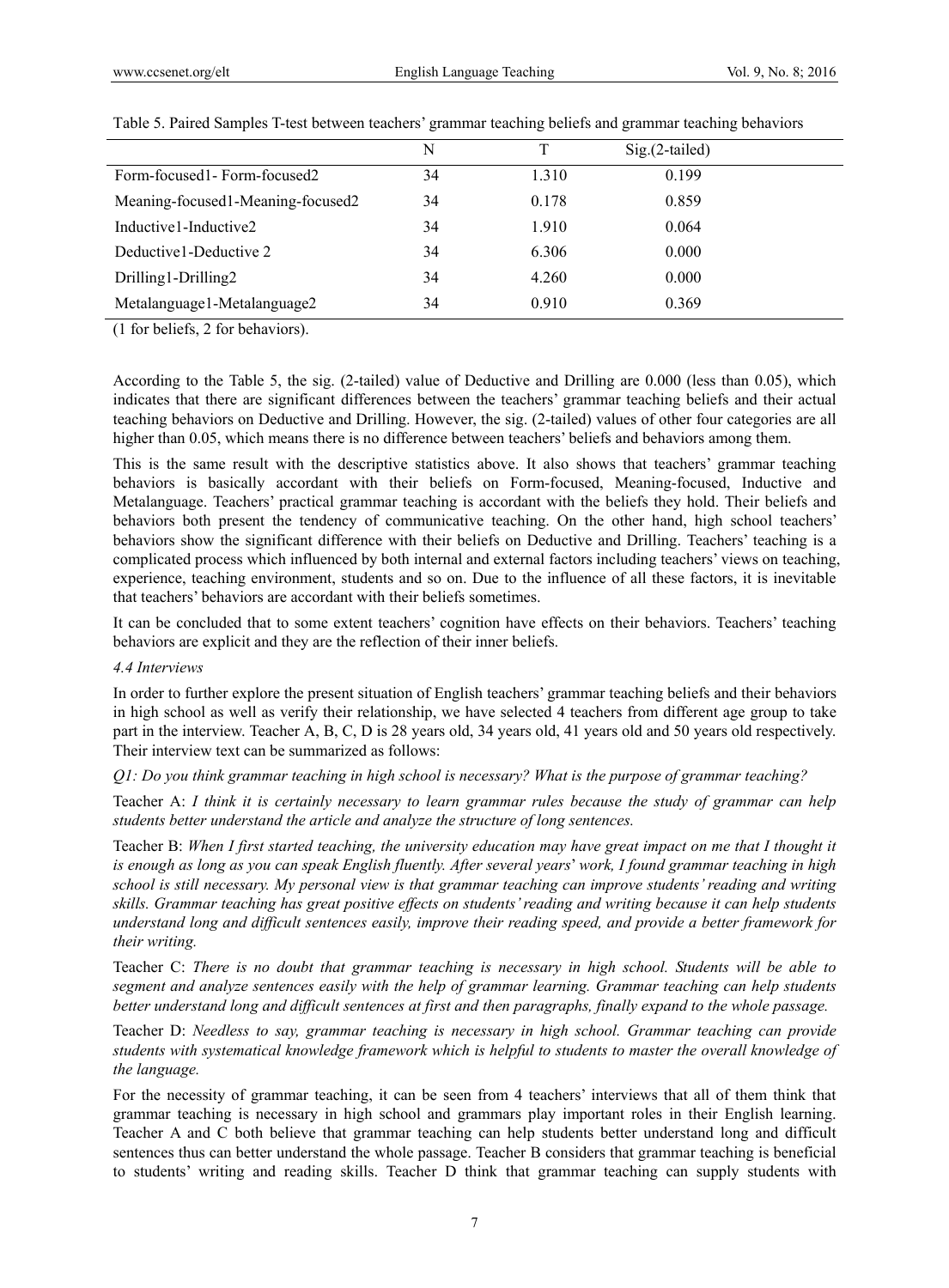systematical knowledge framework which can help them have an overall understanding of language structure.

*Q2: In the course of teaching, which way do you take for grammar teaching? Are there any differences between your beliefs and practical teaching of grammar?* 

Teacher A: *Generally, I will take different approaches according to different students but mostly I will take inductive teaching method. At first, I would present some sentences and ask students to find out their characteristics among them. Then I will give out some exercise to students to strength what they have learnt in class, but sometimes it is hard to achieve ideal effects and students are not as active as I thought.* 

Teacher B: *Usually I will ask students to try their best to find the grammar phenomenon in the article by themselves at first. Then I will provide some information and students will combine the knowledge they have learnt or discuss in group to summarize the grammar rules. However, sometimes I would also take deductive teaching methods for some difficult points in class and then practice these points in sentences. My teaching is basically based on what I thought.* 

Teacher C: *In practical teaching, I would give an example at the beginning and then students can discuss with their partners. After discussion, I would expand the grammar points and give some drills to students for consolidation after class. My teaching process can basically be conducted by what I thought but sometimes there are differences because of some factors like time arrangement, students' ability and others.* 

Teacher D: *The current curriculum reform advocates taking the initiative to find the problem and deal with it. I also encourage students to find the grammar rules and make a summary by a guiding way. However, in practical teaching I have to take many factors into consideration. Sometimes in order to ensure the course can be finished by schedule, I would directly explain the grammar rules to students and let them do some drills after class to better understand the rules.* 

*Have been teaching for 30 years, my teaching behaviors can nearly meet my teaching beliefs now. Now my English teaching pays much attention to the meaning of language instead of forms of language. I often encourage students to read more after class and speak more.* 

It can be seen from the interview that all teachers advocate inductive grammar teaching which is student-centered and their teaching behaviors can be accordant with their beliefs most of the time. However, there are also differences between their beliefs and behaviors. Four teachers all admit that their practical teaching behaviors can't always be accordant with their beliefs. Though they all encourage and take inductive teaching methods most of the time, but in practical teaching they usually have to take inductive methods under the influence of time and students' limited ability. This is more obvious in Teacher C' and Teacher D' interview. This may because that though they agree to the importance of inductive and communicative teaching. With more than 20 years' teaching, they have already had a set of teaching habit that it (delete it) is hard to change. As a result, their classes are more prefer to teacher-centered and deductive teaching. Just as they analyzed, their teaching behaviors are might different from their beliefs because of the influence of concrete teaching environment and conditions such as course arrangement, students' ability.

*Q3: Do you have any suggestions for the current situation of grammar teaching?* 

Teacher A: *Because of the current examination system and content, I think it is also necessary to attach more impotence to their communicative skills like listening and speaking. For grammar teaching, I suggest that teachers should add more interesting and creative exercise to arouse students' interest.* 

Teacher B: *With the constant change of English teaching in China, English teachers in high school should also notice the importance of communication. In order to avoid dumb English, teachers should often lead their students to speak more and listen more. When teaching grammars, teachers should be aware of the necessity of encouraging students to spend more time on syntax and meaning, which focus more on students' communicative competence.*

Teacher C: *I advise teachers in high school should give more time to students to summarize rules by themselves and teachers should be guides instead of dominators. Teachers shouldn't blindly impart much knowledge to students and they can give some examples in class which are closed to our daily life. Thus students are more interested in grammar learning.* 

Teacher D: *Grammar teaching shouldn't focus too much on the forms of language. Instead, grammar teaching should be regarded as a structure for students to communicate. According to the structure, students can read better and speak better. And teachers should try our best to make grammar teaching more active and more interesting which may be achieved by offering interesting and creative drillings.*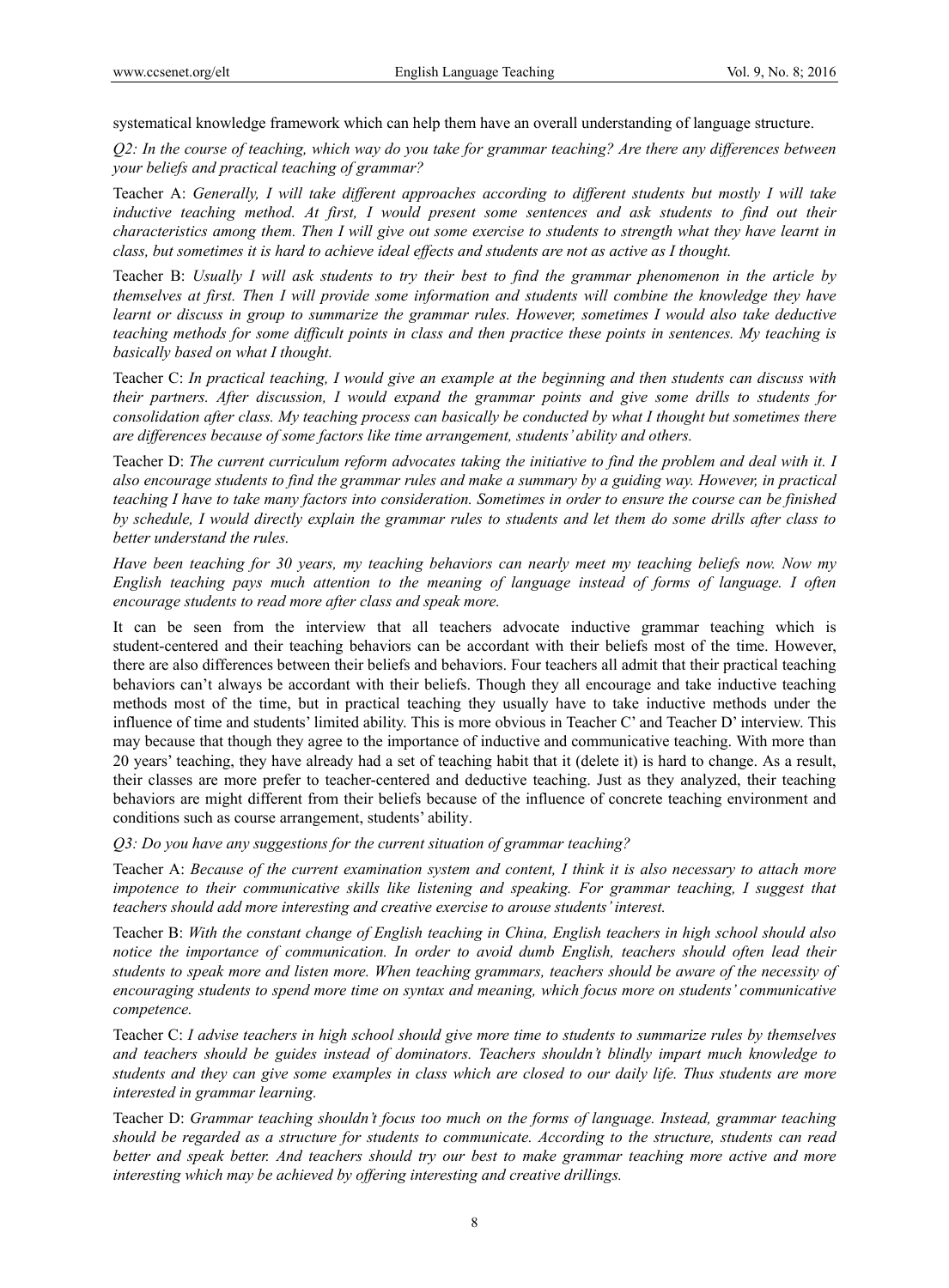With the reform of English teaching, more English teachers in high school believe that communicative competence is becoming more and more important for high school students. What's more, most of them think highly of the importance of drillings. As a result, Teacher A, C and D all advocated that teachers shouldn't blindly give too much repeated drills to students. Instead, drills should be interesting so as to arouse students' learning interesting. Teacher B and D suggest that grammar teaching shouldn't pay much attention to language forms. Teacher D also encourage students to read more and speak more. In short, teachers' grammar teaching beliefs present the characteristics of communication.

#### **5. Conclusions**

Barcelos (2003) claimed that effective teaching and learning are from the highly consistent of teachers' beliefs and students' beliefs. Based on the major findings of present study, here are some practical pedagogical implications for senior high English teachers and students. For the part of English teachers, it is necessary for teachers not only to know their own teaching beliefs but also know students' beliefs. They have to pay attention to the differences between their grammar teaching beliefs and students' so as to adopt corresponding teaching method to maximize the teaching effects. In addition, teachers should try to keep their behaviors accordant with their beliefs as possible as they can. For the part of students, they need to realize the significance and functions of grammar teaching. Students should have a correct understanding of grammar learning and find the fun of it. Thus grammar teaching can achieve great effects.

#### **Reference**

- Andrews, S. (2003). L2 Teachers and Their Beliefs about Grammar Pedagogy. *Teachers and Teaching: Theory and Practice, 4*, 351-375. http://dx.doi.org/10.1080/1354060032000097253
- Barcelors, A. M. F. (2003a). Researching beliefs about SLA: A critical review. In P. Kalaja, & A. M. F. Barcelos (Eds.), *Beliefs about SLA: New Research Approaches* (pp. 171-200). Dordecht, Netherlands: Kluwer. http://dx.doi.org/10.1007/978-1-4020-4751-0\_1
- Barcelors, A. M. F. (2003b). Teachers' and students' beliefs within a Dewey framework: Conflict and influence. In P. Kalaja, & A. M. F. Barcelos (Eds.), *Beliefs about SLA: New Research Approaches* (pp. 171-200). Dordecht, Netherlands: Kluwer. http://dx.doi.org/10.1007/978-1-4020-4751-0\_8
- Borg, S. (2003). Teacher Cognition in Language Teaching: A Review of Research on What Language Teachers Think, Know, Believe, and Do. *Applied Linguistics, 36*, 81-109. http://dx.doi.org/10.1017/s0261444803001903
- Borg, S. (2006). *Teacher Cognition and Language Education: Research and Practice*. London: Continuum International Publishing Group.
- Brown, H. D. (1994). *Principles of Language Learning and Teaching*. Beijing: Foreign Language Teaching and Research Press.
- Burns, A. (1992). Teacher Beliefs and Their Influence on Classroom Practice. *Prospect, 3*, 57-66.
- Burgess, J., & Etherington. S. (2002). Focus on grammatical form: Explicit or implicit. *System, 30*(4), 433-458. http://dx.doi.org/10.1016/S0346-251X(02)00048-9
- Farrell, T. S. C., & Lim, P. C. (2005). Conceptions of grammar teaching: A case study of teacher's beliefs and classroom practices. *TESL-EJ, 9*(2).
- Gao, Q., & Liu, Z. (2008). Grammar Teaching from the Perspective of Teacher Cognition. *Foreign Language Learning Theory and Practice, 2*, 62-67.
- Gao, Q., & Qin, J. (2010). An Exploration of the Relationship between Grammar Teaching Beliefs Held by College Teachers of English and Their Grammar Teaching Practices. *Foreign Language Learning Theory and Practice, 3*, 50-56.
- Gao, Q., & Zhang, J. (2010). A Study of Grammar Teaching Beliefs Held by Chinese Teachers of English to Non-English Majors. *Foreign Language in China, 5*, 77-84.
- Hinkel, E., & Fotos, S. (2001). *New Perspectives on Grammar Teaching in Second Language Classrooms*. New Jersey: Lawrence Erlbaum Associates.
- Ji, L., & Zheng, B. (2009). A Study of High School English Teachers' and Students' Grammar Teaching Beliefs from the Perspective of Cognition. *Cutting Edge Education, 11*, 91-92.
- Kagan, D. M. (1992). Implications of Research on Teacher Beliefs. *Educational Psychologist, 27*, 65-90.